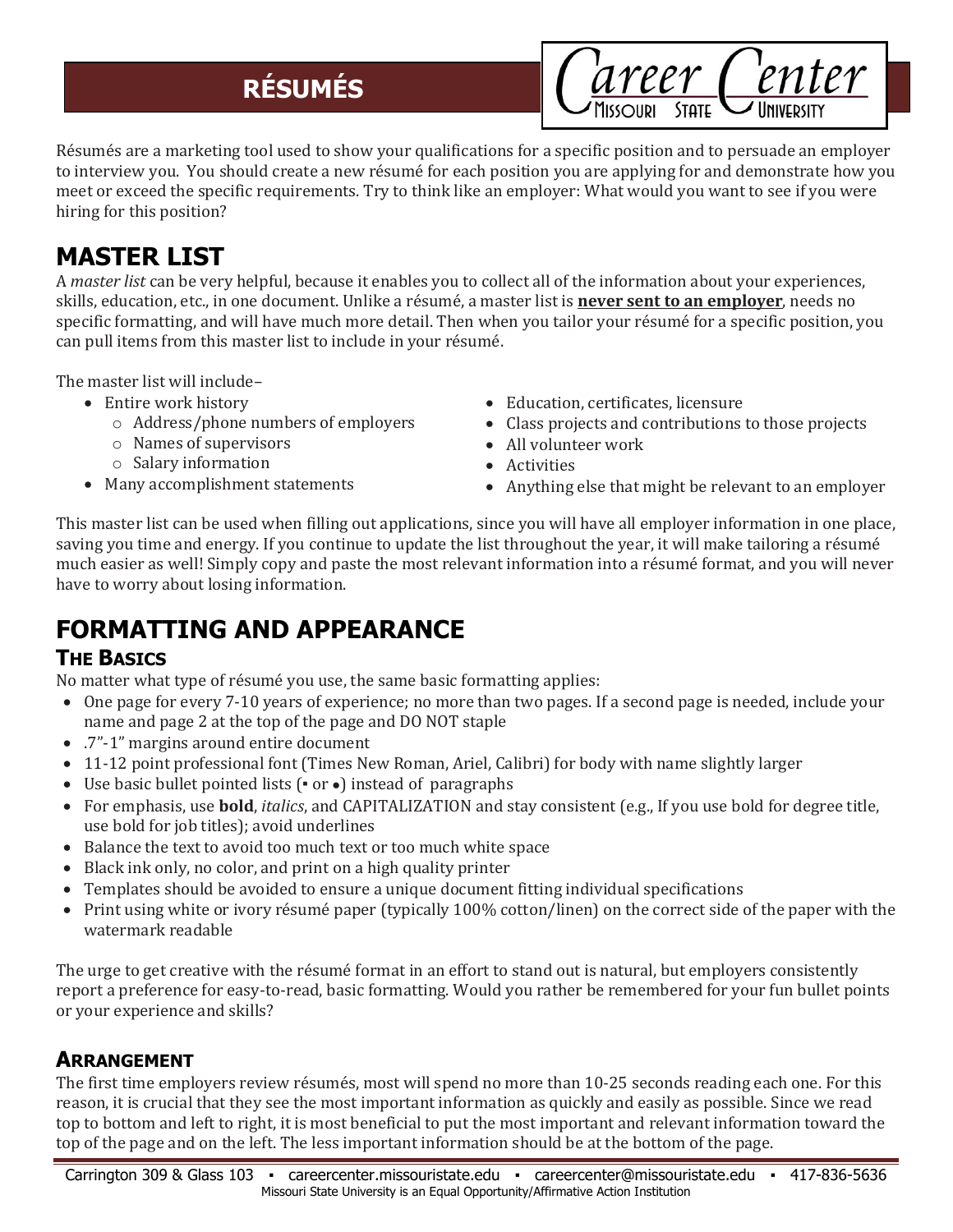#### **TYPES OF RÉSUMÉS Chronological**

This is the most common and widely accepted résumé type. The experience section will be listed in **REVERSE** chronological order with bulleted statements demonstrating contributions and accomplishments.

#### **Functional/Skills**

Those who are going through a career change will often find themselves needing to focus on particular functions or skills as opposed to work experience. This résumé type emphasizes skill sets with bulleted statements that demonstrate these skills. Work experience will still be listed but will not include bullet points.

#### **Combination/Hybrid**

Exactly how it sounds, this type of résumé is a combination of the chronological and functional styles. Work experience is shown with bulleted statements, **AND** skill sets are also demonstrated.

### **SECTIONS CONTACT INFORMATION**

This is one area of the résumé that you are able to show a little creativity; just remember to keep the information easy to read. Make sure that your email address and your voice mail message are professional. Figure 1 shows two examples of formatting

The top of the page should include–

- full legal name
- street address
- phone number
- email address

#### **FIGURE 1 ELIZABETH EXAMPLE** 910 University Drive Springfield, MO 65897 417.555.994 Example@live.missouristate.edu **Jane Doe** 222 South National \* Springfield, MO 65897 \* 417-555-9898 \* jane@live.missouristate.edu

### **EDUCATION**

You have worked hard for your degree; now is the time to show it off (Figure 2). Start with the degree you are currently working toward or have earned most recently.

You must include–

- accurate degree title and major/minor (check transcript or course catalogue)
- university name
- location of university (city, state)
- graduation/expected graduation date (month, year)
- GPA

## **FIGURE 2**

#### EDUCATION

**Bachelor of Science in Accounting** Expected Graduation: May 20xx *Missouri State University*, Springfield, MO GPA 3.5/4.0, Major GPA 3.8/4.0 Admitted into Accelerated Master of Accountancy program Dean's List Fall 20xx

**Associate of Arts in General Studies** May 20xx *Ozark Technical Community College*, Springfield, MO GPA 3.3/4.0 while working 30-40 hours per week

There are a variety of ways to document GPA, including listing the cumulative, major, or final semester GPA. Just make sure it is clearly stated and accurate. If a GPA is not listed, the employer may assume it is lower than it actually is, which will work against you. Use the same format when listing previous degrees earned from other universities, community colleges, or technical schools. You will **NOT** list your high school diploma on a résumé, nor do you have to list information from institutions that did not result in a degree or certification.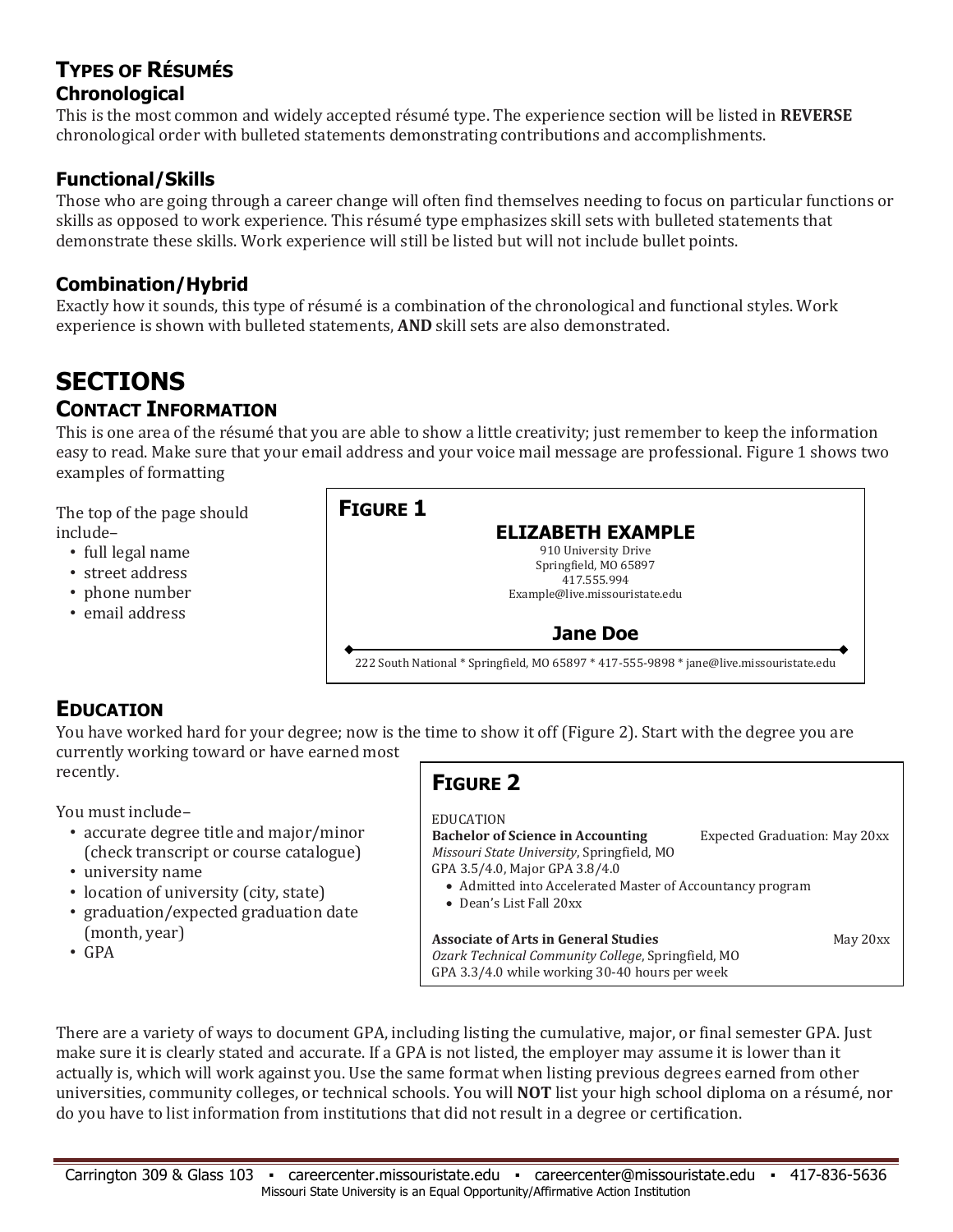### **EXPERIENCE**

This section can be titled Work Experience, Professional Experience, Relevant Experience, Sales Experience, or any other appropriate description (Figure 3). It is not necessary to include all work history on the résumé, only the

most relevant positions or those that used the most transferable skills. The positions should be listed beginning with the most recent and working backwards.

Each position needs to include–

- job title
- employer name
- location (city, state)
- range of employment (months, years)

### **ADDITIONAL SECTIONS**

To ensure the employer sees all of your qualifications, additional sections can be included on the résumé (Figure 4). If a skills section is used, it is important to provide proof of the skills instead of simply listing them.

Some options include–

- Academic Experience Leadership
- Activities
- Awards
- Certifications
- Community Service
- Computer Skills
- Honors Lab Skills
- Service Projects
- Language Skills • Summary of
	- Qualifications

Experience

• Professional Organizations • Publications

• Military Experience • Objective Statement

### **FIGURE 3**

#### RELEVANT EXPERIENCE

*Popular Clothing*; Any City, MO

**Sales Associate** *November 20xx-Present*

- Assist diverse customer base to assess options based on individual style and price range
- Train up to 10 new associates on procedures and policies of the company

**Lead Web Designer** *September 20xx – May 20xx* 

- *ABC Company;* Any City, MO
- Designed 122 web pages for a catalog company using HTML and Java
- Worked in a team of 5 programmers to maintain and update website with new applications

### **FIGURE 4**

#### ACADEMIC EXPERIENCE

**Team Leader** *Spring 20xx*

*Marketing Plan;* Missouri State University

- Led a team of 5 to create marketing plans for 3 local businesses
- Met with company representatives to better understand their needs and communicated them to group

#### COMPUTER SKILLS

- Proficient at Peachtree and QuickBooks accounting software
- Programming Languages: HTML and Java

#### COMMUNITY INVOLVEMENT **Philanthropy Chair** *Spring 20xx-Present*

*Delta Delta Delta*; Springfield, MO Worked with a team of 150 peers to raise over \$15,000 for children's cancer research

# **ACCOMPLISHMENT/CONTRIBUTION STATEMENTS**

Bulleted statements demonstrating skills, contributions, and accomplishments are the most important elements of the résumé but are also the most challenging.

These statements should–

- focus on the skills/contributions/accomplishments that are relevant to the **NEW** position
- show how you used them in previous positions/activities
- be detailed, yet concise, no longer than one-to-two lines of text

It is helpful to start with a list of skills or qualifications needed for the new position and then create your résumé showing how you have used these skills and how you meet the qualifications. Reviewing the job posting and using resources like O\*NET [\(http://online.onetcenter.org\)](http://online.onetcenter.org/) can be helpful in learning which skills are needed for the position. See Figure 3 and Figure 4 for examples.

Each statement will–

- begin with an action verb (see Action Verb handout), using appropriate verb tense
- show what you did using industry-specific terminology
- explain why you did it
- identify the result using dollar values, numbers, and percentages if possible